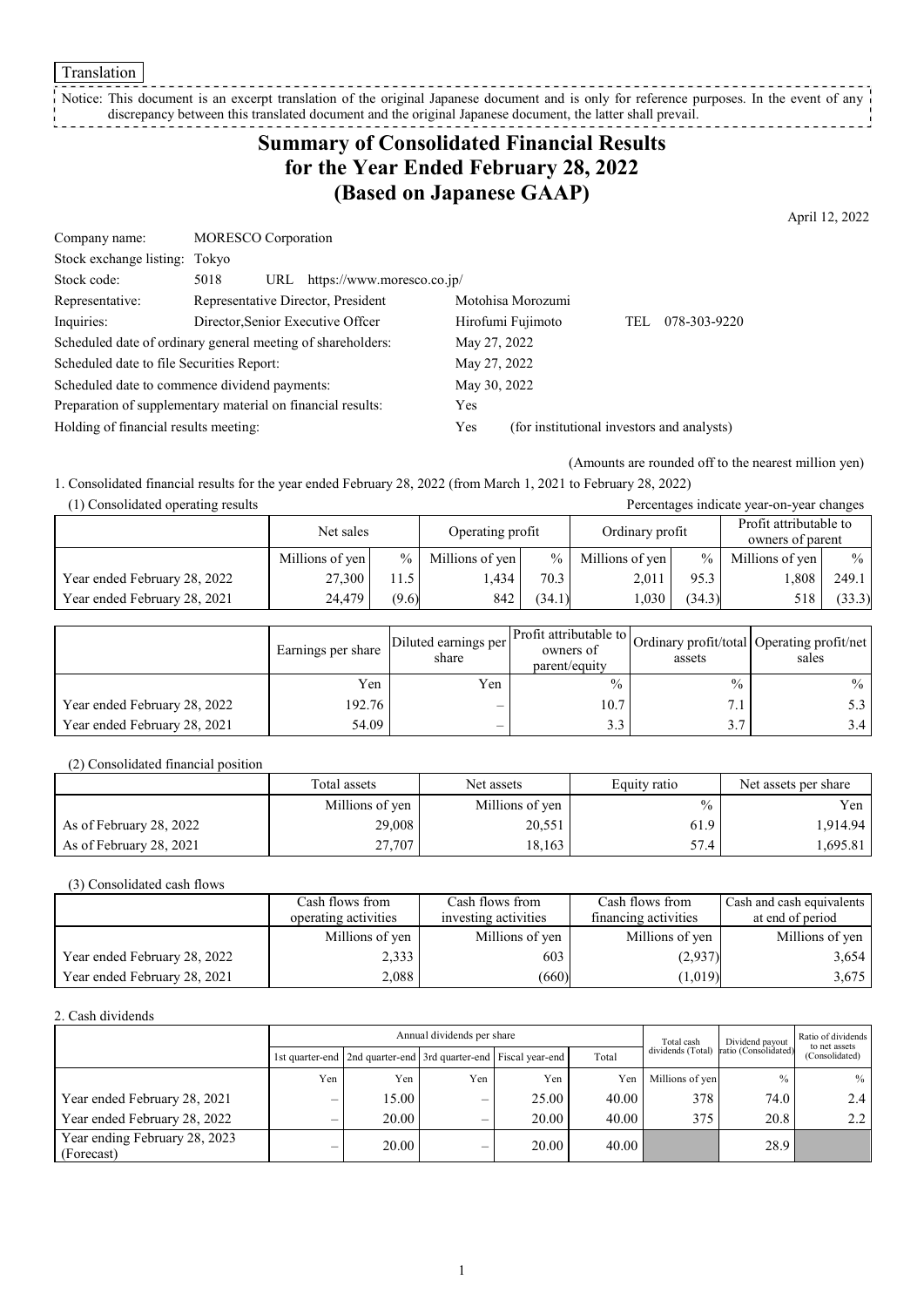3. Forecast of consolidated financial results for the year ending February 28, 2023 (from March 1, 2022 to February 28, 2023)

| Percentages indicate year-on-year changes |                 |      |                     |      |                     |     |                                            |               |                    |
|-------------------------------------------|-----------------|------|---------------------|------|---------------------|-----|--------------------------------------------|---------------|--------------------|
|                                           | Net sales       |      | Operating profit    |      | Ordinary profit     |     | Profit attributable to<br>owners of parent |               | Earnings per share |
|                                           | Millions of yen |      | $%$ Millions of yen |      | $%$ Millions of yen |     | % Millions of yen                          | $\frac{0}{0}$ | Yen                |
| Full year                                 | 30,500          | 11.7 | .850                | 29.0 | 2.200               | 9.4 | 1,300                                      | (28.1)        | 138.59             |

No

#### 4. Notes

(1) Changes in significant subsidiaries during the year ended February 28, 2022

(changes in specified subsidiaries resulting in the change in scope of consolidation):

(2) Changes in accounting policies, changes in accounting estimates, and restatement of prior period financial statements Changes in accounting policies due to revisions to accounting standards and other regulations: No Changes in accounting policies due to other reasons: No Changes in accounting estimates: No Restatement of prior period financial statements: No

### (3) Number of issued shares (common shares)

Total number of issued shares at the end of the period (including treasury shares)

| As of February 28, 2022                            |  | 9,696,500 shares   As of February 28, 2021      | 9,696,500 shares |  |  |  |  |  |
|----------------------------------------------------|--|-------------------------------------------------|------------------|--|--|--|--|--|
| Number of treasury shares at the end of the period |  |                                                 |                  |  |  |  |  |  |
| As of February 28, 2022                            |  | 316,570 shares   As of February 28, 2021        | 321,070 shares   |  |  |  |  |  |
| Average number of shares during the period         |  |                                                 |                  |  |  |  |  |  |
| Year ended February 28, 2022                       |  | 9,378,512 shares   Year ended February 28, 2021 | 9,573,806 shares |  |  |  |  |  |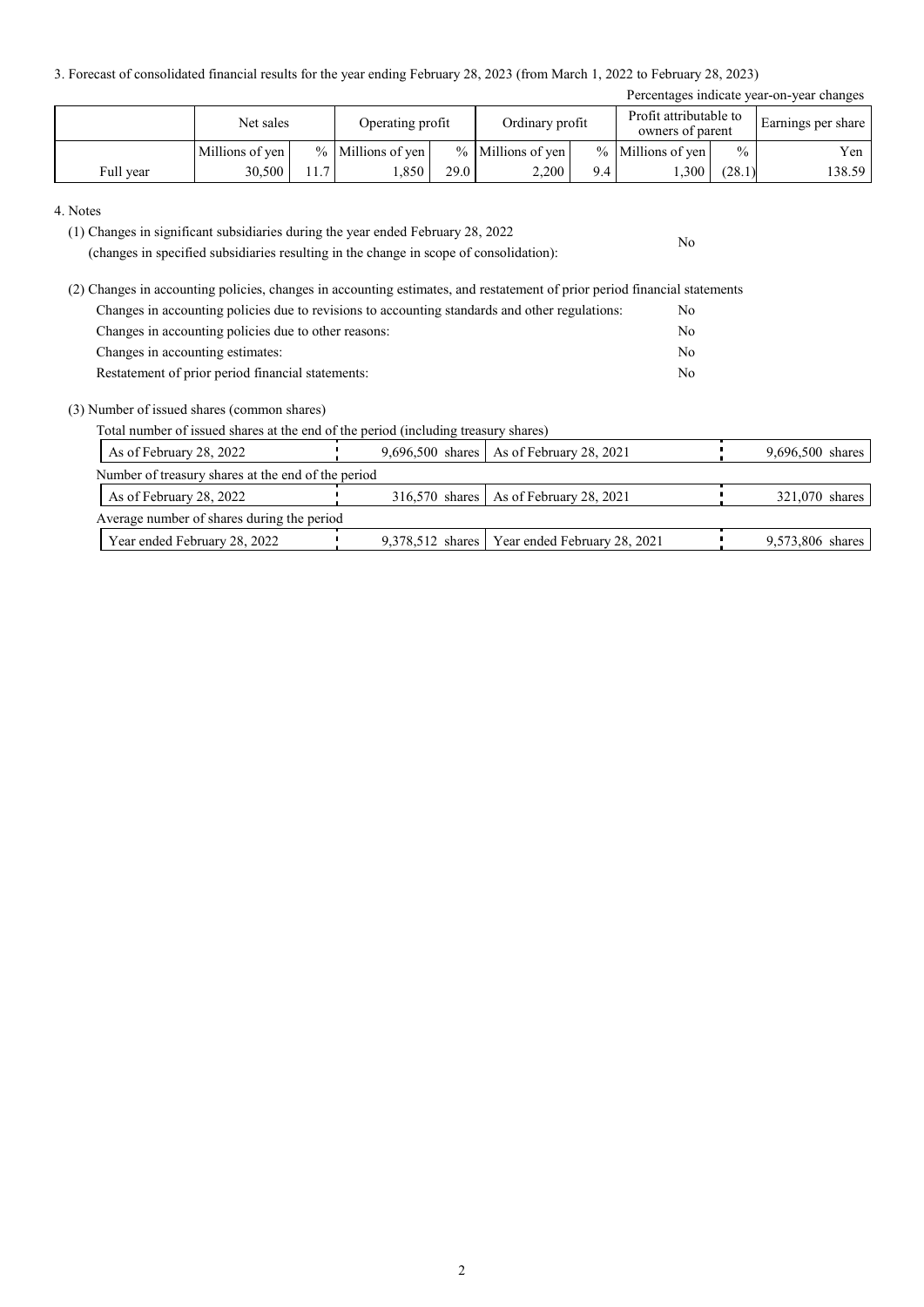# **Consolidated financial statements**

**Consolidated balance sheets**

|                                        |                         | (Millions of yen)       |
|----------------------------------------|-------------------------|-------------------------|
|                                        | As of February 28, 2021 | As of February 28, 2022 |
| Assets                                 |                         |                         |
| Current assets                         |                         |                         |
| Cash and deposits                      | 4,108                   | 4,001                   |
| Notes and accounts receivable - trade  | 6,643                   | 6,844                   |
| Merchandise and finished goods         | 2,524                   | 2,935                   |
| Raw materials and supplies             | 1,718                   | 2,391                   |
| Other                                  | 338                     | 461                     |
| Allowance for doubtful accounts        | (27)                    | (25)                    |
| Total current assets                   | 15,304                  | 16,607                  |
| Non-current assets                     |                         |                         |
| Property, plant and equipment          |                         |                         |
| Buildings and structures               | 6,919                   | 6,867                   |
| Accumulated depreciation               | (3,367)                 | (3, 327)                |
| Buildings and structures, net          | 3,552                   | 3,540                   |
| Machinery, equipment and vehicles      | 9,832                   | 10,513                  |
| Accumulated depreciation               | (8,028)                 | (8, 478)                |
| Machinery, equipment and vehicles, net | 1,804                   | 2,035                   |
| Land                                   | 2,422                   | 1,954                   |
| Leased assets                          | 189                     | 189                     |
| Accumulated depreciation               | (133)                   | (134)                   |
| Leased assets, net                     | 56                      | 55                      |
| Construction in progress               | 155                     | 294                     |
| Other                                  | 2,961                   | 3,004                   |
| Accumulated depreciation               | (2, 431)                | (2,579)                 |
| Other, net                             | 529                     | 425                     |
| Total property, plant and equipment    | 8,518                   | 8,304                   |
| Intangible assets                      |                         |                         |
| Goodwill                               | 347                     | 219                     |
| Leased assets                          | 3                       | 1                       |
| Other                                  | 442                     | 412                     |
| Total intangible assets                | 792                     | 633                     |
| Investments and other assets           |                         |                         |
| Investment securities                  | 339                     | 367                     |
| Investments in capital                 | 1,656                   | 1,915                   |
| Deferred tax assets                    | 31                      | 29                      |
| Retirement benefit asset               | 841                     | 976                     |
| Other                                  | 226                     | 179                     |
| Allowance for doubtful accounts        | (0)                     | (0)                     |
| Total investments and other assets     | 3,093                   | 3,465                   |
| Total non-current assets               | 12,403                  | 12,401                  |
| Total assets                           | 27,707                  | 29,008                  |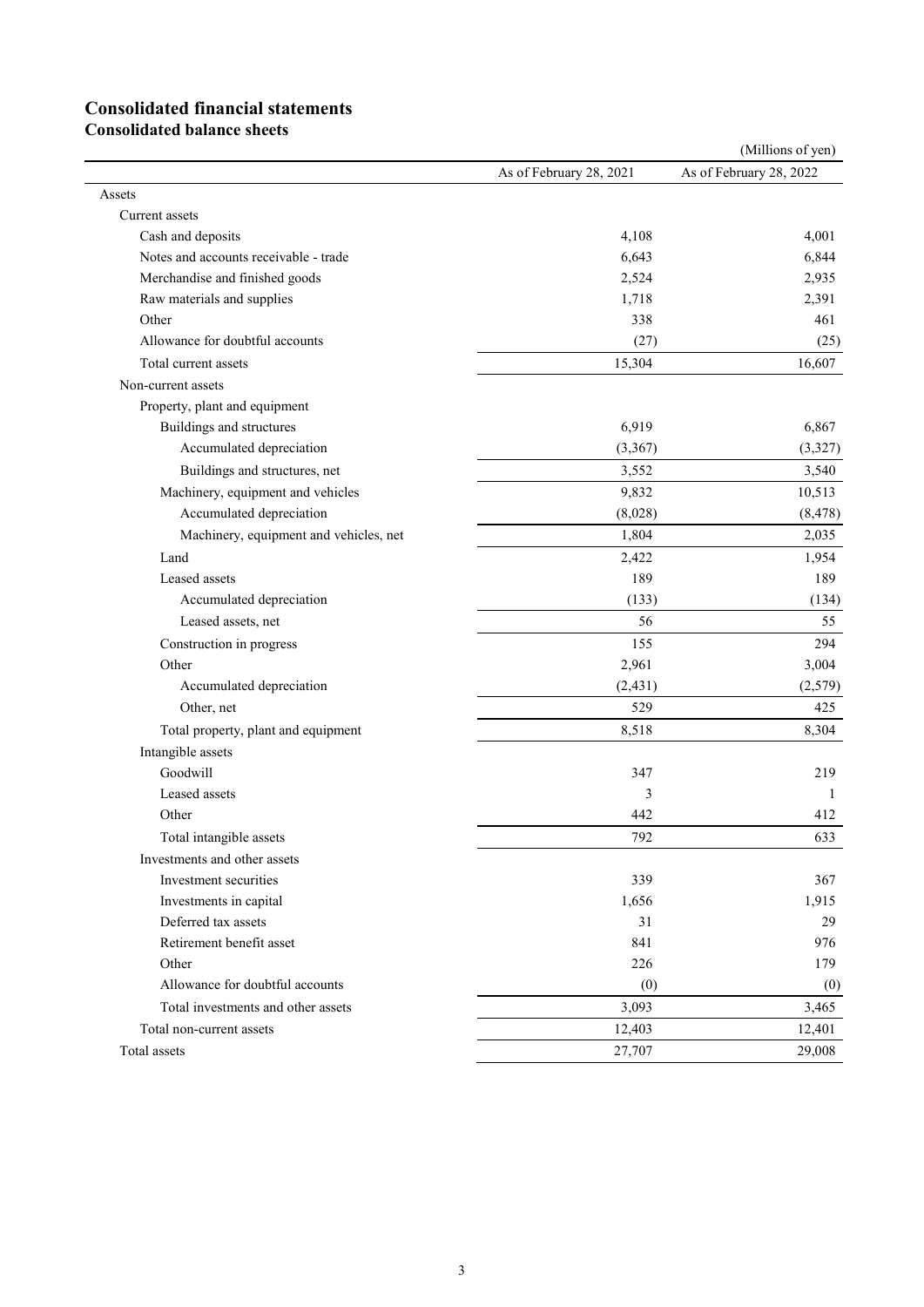|                                                       |                         | (Millions of yen)       |
|-------------------------------------------------------|-------------------------|-------------------------|
|                                                       | As of February 28, 2021 | As of February 28, 2022 |
| Liabilities                                           |                         |                         |
| <b>Current liabilities</b>                            |                         |                         |
| Notes and accounts payable - trade                    | 3,975                   | 4,308                   |
| Short-term borrowings                                 | 2,544                   | 560                     |
| Lease obligations                                     | 26                      | 36                      |
| Income taxes payable                                  | 109                     | 427                     |
| Provision for bonuses                                 | 441                     | 529                     |
| Other                                                 | 1,026                   | 1,401                   |
| Total current liabilities                             | 8,121                   | 7,260                   |
| Non-current liabilities                               |                         |                         |
| Long-term borrowings                                  | 775                     | 350                     |
| Lease obligations                                     | 18                      | 22                      |
| Retirement benefit liability                          | 494                     | 531                     |
| Other                                                 | 136                     | 293                     |
| Total non-current liabilities                         | 1,424                   | 1,197                   |
| <b>Total liabilities</b>                              | 9,545                   | 8,457                   |
| Net assets                                            |                         |                         |
| Shareholders' equity                                  |                         |                         |
| Share capital                                         | 2,118                   | 2,118                   |
| Capital surplus                                       | 1,976                   | 1,976                   |
| Retained earnings                                     | 12,132                  | 13,517                  |
| Treasury shares                                       | (390)                   | (384)                   |
| Total shareholders' equity                            | 15,836                  | 17,227                  |
| Accumulated other comprehensive income                |                         |                         |
| Valuation difference on available-for-sale securities | 27                      | 38                      |
| Foreign currency translation adjustment               | (117)                   | 505                     |
| Remeasurements of defined benefit plans               | 152                     | 191                     |
| Total accumulated other comprehensive income          | 63                      | 735                     |
| Non-controlling interests                             | 2,264                   | 2,589                   |
| Total net assets                                      | 18,163                  | 20,551                  |
| Total liabilities and net assets                      | 27,707                  | 29,008                  |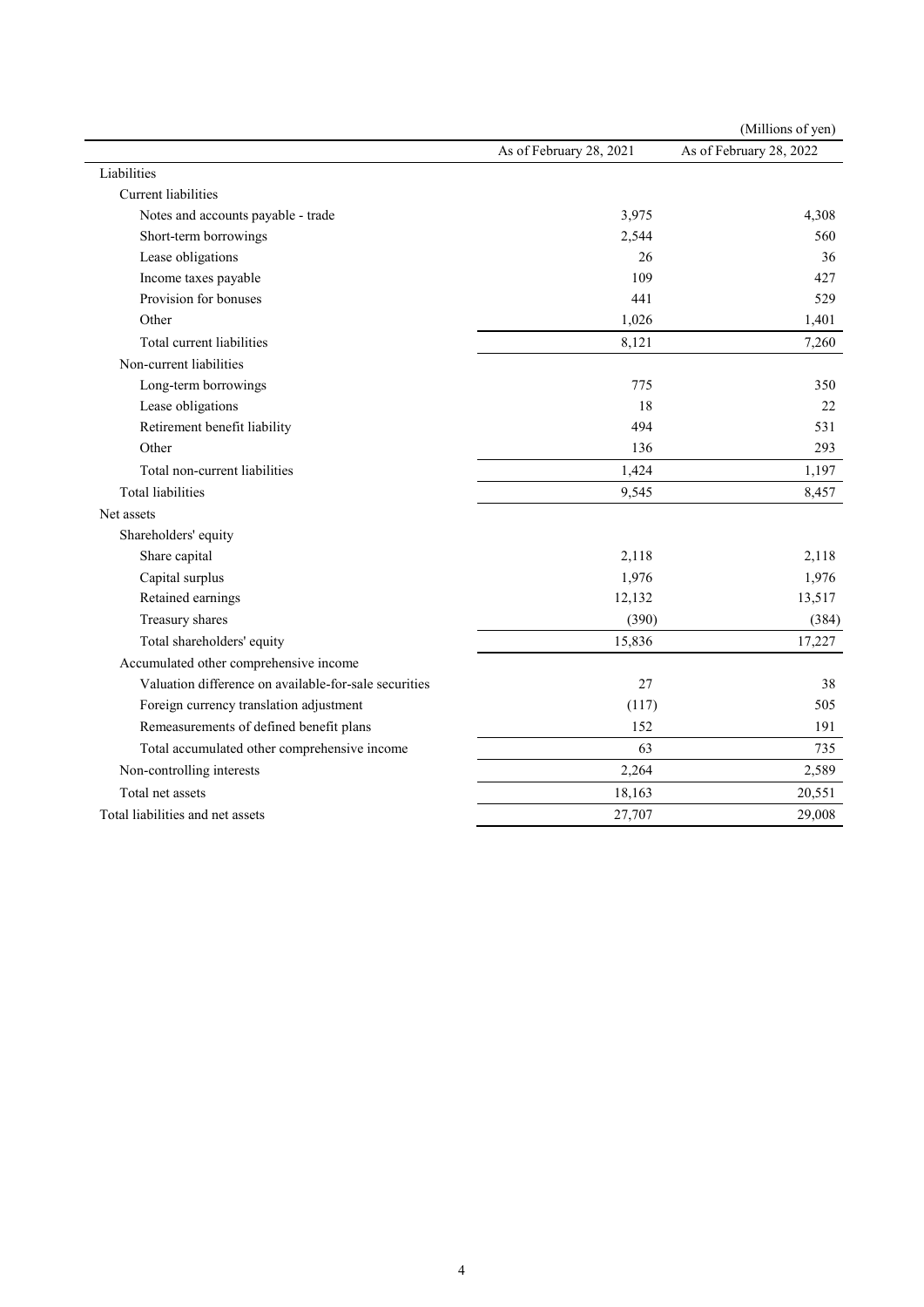## **Consolidated statements of income and consolidated statements of comprehensive income Consolidated statements of income**

|                                                               |                   | (Millions of yen) |
|---------------------------------------------------------------|-------------------|-------------------|
|                                                               | Fiscal year ended | Fiscal year ended |
|                                                               | February 28, 2021 | February 28, 2022 |
| Net sales                                                     | 24,479            | 27,300            |
| Cost of sales                                                 | 16,640            | 18,575            |
| Gross profit                                                  | 7,838             | 8,725             |
| Selling, general and administrative expenses                  | 6,996             | 7,291             |
| Operating profit                                              | 842               | 1,434             |
| Non-operating income                                          |                   |                   |
| Interest income                                               | 21                | 23                |
| Dividend income                                               | 14                | 14                |
| Foreign exchange gains                                        |                   | 247               |
| Share of profit of entities accounted for using equity method | 255               | 239               |
| Other                                                         | 63                | 79                |
| Total non-operating income                                    | 353               | 602               |
| Non-operating expenses                                        |                   |                   |
| Interest expenses                                             | 14                | 12                |
| Foreign exchange losses                                       | 125               |                   |
| Loss on retirement of non-current assets                      | 10                | 5                 |
| Other                                                         | 16                | 9                 |
| Total non-operating expenses                                  | 166               | 26                |
| Ordinary profit                                               | 1,030             | 2,011             |
| Extraordinary income                                          |                   |                   |
| Gain on sale of non-current assets                            |                   | 833               |
| Total extraordinary income                                    | $\overline{a}$    | 833               |
| <b>Extraordinary</b> losses                                   |                   |                   |
| Impairment losses                                             | 119               |                   |
| Total extraordinary losses                                    | 119               |                   |
| Profit before income taxes                                    | 911               | 2,844             |
| Income taxes - current                                        | 275               | 653               |
| Income taxes - deferred                                       | (35)              | 178               |
| Total income taxes                                            | 240               | 831               |
| Profit                                                        | 670               | 2,013             |
| Profit attributable to non-controlling interests              | 153               | 205               |
| Profit attributable to owners of parent                       | 518               | 1,808             |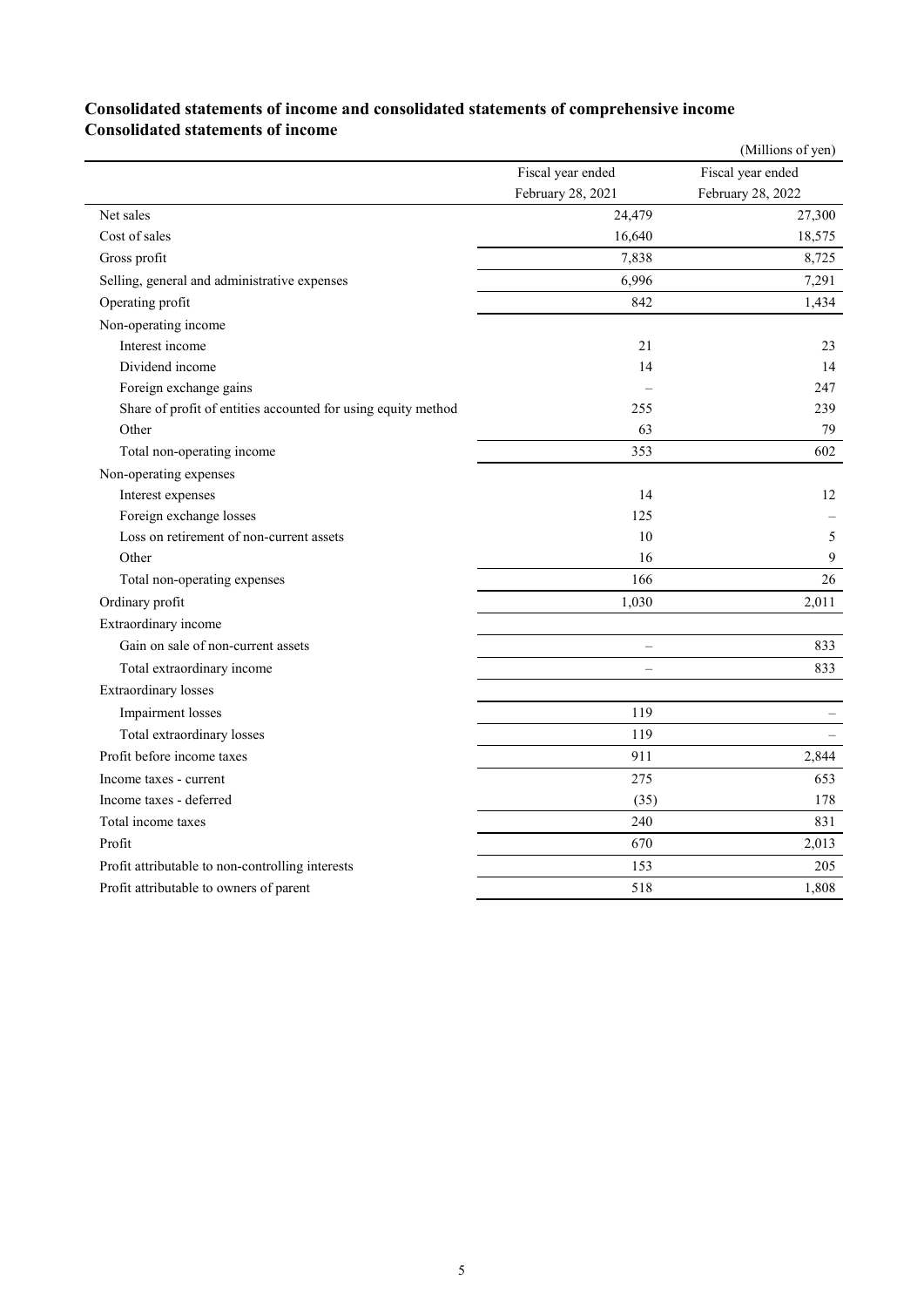# **Consolidated statements of comprehensive income**

|                                                           |                   | (Millions of yen) |  |
|-----------------------------------------------------------|-------------------|-------------------|--|
|                                                           | Fiscal year ended | Fiscal year ended |  |
|                                                           | February 28, 2021 | February 28, 2022 |  |
| Profit                                                    | 670               | 2,013             |  |
| Other comprehensive income                                |                   |                   |  |
| Valuation difference on available-for-sale securities     | 13                | 17                |  |
| Foreign currency translation adjustment                   | (169)             | 731               |  |
| Remeasurements of defined benefit plans, net of tax       | 164               | 41                |  |
| Share of other comprehensive income of entities accounted | 5                 | 47                |  |
| for using equity method                                   |                   |                   |  |
| Total other comprehensive income                          | 12                | 836               |  |
| Comprehensive income                                      | 683               | 2,848             |  |
| Comprehensive income attributable to                      |                   |                   |  |
| Comprehensive income attributable to owners of parent     | 588               | 2,480             |  |
| Comprehensive income attributable to non-controlling      |                   |                   |  |
| interests                                                 | 95                | 368               |  |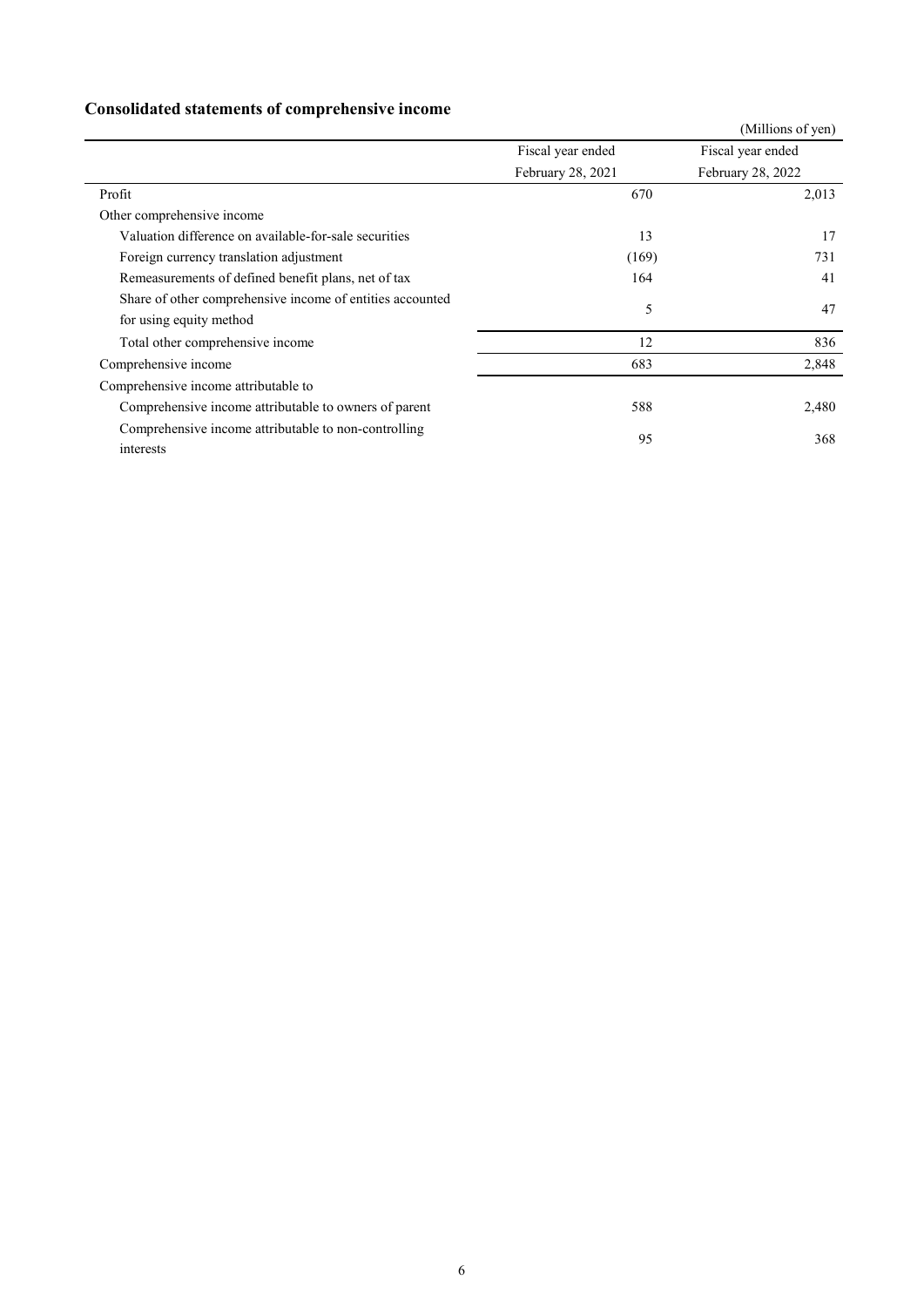### **Consolidated statements of changes in equity**

Fiscal year ended February 28, 2021

(Millions of yen)

|                                                                                                 | Shareholders' equity |                 |                   |                 |                               |
|-------------------------------------------------------------------------------------------------|----------------------|-----------------|-------------------|-----------------|-------------------------------|
|                                                                                                 | Share capital        | Capital surplus | Retained earnings | Treasury shares | Total shareholders'<br>equity |
| Balance at beginning of period                                                                  | 2,118                | 1,979           | 11,998            | (157)           | 15,939                        |
| Changes during period                                                                           |                      |                 |                   |                 |                               |
| Change in ownership interest<br>of parent due to transactions<br>with non-controlling interests |                      | $\theta$        |                   |                 | $\theta$                      |
| Dividends of surplus                                                                            |                      |                 | (384)             |                 | (384)                         |
| Profit attributable to owners of<br>parent                                                      |                      |                 | 518               |                 | 518                           |
| Purchase of treasury shares                                                                     |                      |                 |                   | (244)           | (244)                         |
| Disposal of treasury shares                                                                     |                      | (3)             |                   | 11              | 8                             |
| Net changes in items other<br>than shareholders' equity                                         |                      |                 |                   |                 |                               |
| Total changes during period                                                                     |                      | (3)             | 134               | (233)           | (102)                         |
| Balance at end of period                                                                        | 2,118                | 1,976           | 12,132            | (390)           | 15,836                        |

|                                                                                                 | Accumulated other comprehensive income                         |                                               |                                               |                                                       |                              |                  |
|-------------------------------------------------------------------------------------------------|----------------------------------------------------------------|-----------------------------------------------|-----------------------------------------------|-------------------------------------------------------|------------------------------|------------------|
|                                                                                                 | Valuation<br>difference on<br>available-for-sale<br>securities | Foreign currency<br>translation<br>adjustment | Remeasurements<br>of defined benefit<br>plans | Total accumulated<br>other<br>comprehensive<br>income | Non-controlling<br>interests | Total net assets |
| Balance at beginning of period                                                                  | 15                                                             | (10)                                          | (13)                                          | (7)                                                   | 2,278                        | 18,209           |
| Changes during period                                                                           |                                                                |                                               |                                               |                                                       |                              |                  |
| Change in ownership interest<br>of parent due to transactions<br>with non-controlling interests |                                                                |                                               |                                               |                                                       |                              | $\mathbf{0}$     |
| Dividends of surplus                                                                            |                                                                |                                               |                                               |                                                       |                              | (384)            |
| Profit attributable to owners of<br>parent                                                      |                                                                |                                               |                                               |                                                       |                              | 518              |
| Purchase of treasury shares                                                                     |                                                                |                                               |                                               |                                                       |                              | (244)            |
| Disposal of treasury shares                                                                     |                                                                |                                               |                                               |                                                       |                              | 8                |
| Net changes in items other<br>than shareholders' equity                                         | 12                                                             | (107)                                         | 165                                           | 70                                                    | (14)                         | 56               |
| Total changes during period                                                                     | 12                                                             | (107)                                         | 165                                           | 70                                                    | (14)                         | (47)             |
| Balance at end of period                                                                        | 27                                                             | (117)                                         | 152                                           | 63                                                    | 2,264                        | 18,163           |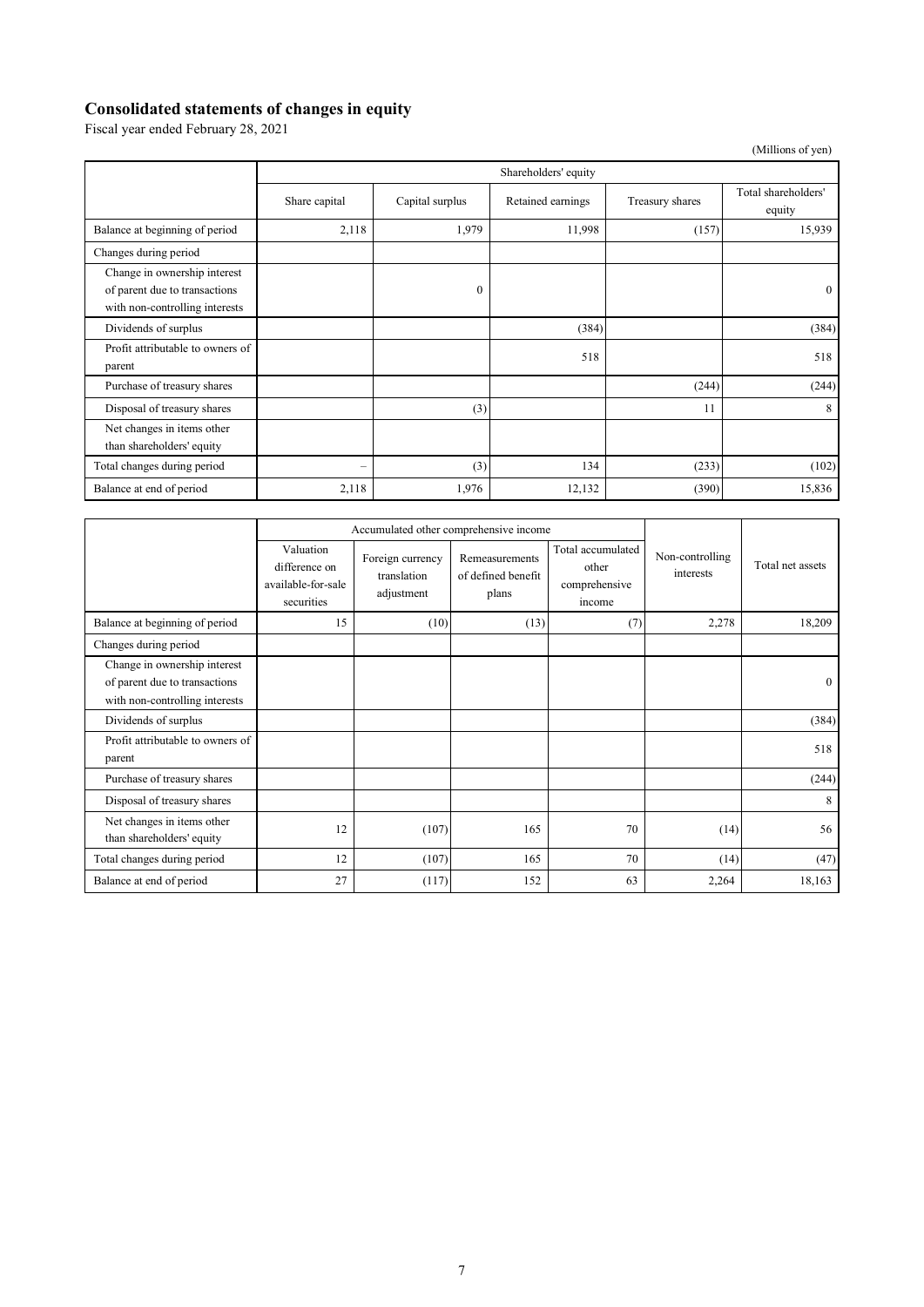### Fiscal year ended February 28, 2022

(Millions of yen)

|                                                         | Shareholders' equity |                 |                   |                 |                               |
|---------------------------------------------------------|----------------------|-----------------|-------------------|-----------------|-------------------------------|
|                                                         | Share capital        | Capital surplus | Retained earnings | Treasury shares | Total shareholders'<br>equity |
| Balance at beginning of period                          | 2,118                | 1,976           | 12,132            | (390)           | 15,836                        |
| Changes during period                                   |                      |                 |                   |                 |                               |
| Dividends of surplus                                    |                      |                 | (422)             |                 | (422)                         |
| Profit attributable to owners of<br>parent              |                      |                 | 1,808             |                 | 1,808                         |
| Disposal of treasury shares                             |                      | (0)             |                   | 5               |                               |
| Net changes in items other<br>than shareholders' equity |                      |                 |                   |                 |                               |
| Total changes during period                             | -                    | (0)             | 1,386             | 5               | 1,391                         |
| Balance at end of period                                | 2,118                | 1,976           | 13,517            | (384)           | 17,227                        |

|                                                         |                                                                | Accumulated other comprehensive income        |                                               |                                                       |                              |                  |
|---------------------------------------------------------|----------------------------------------------------------------|-----------------------------------------------|-----------------------------------------------|-------------------------------------------------------|------------------------------|------------------|
|                                                         | Valuation<br>difference on<br>available-for-sale<br>securities | Foreign currency<br>translation<br>adjustment | Remeasurements<br>of defined benefit<br>plans | Total accumulated<br>other<br>comprehensive<br>income | Non-controlling<br>interests | Total net assets |
| Balance at beginning of period                          | 27                                                             | (117)                                         | 152                                           | 63                                                    | 2,264                        | 18,163           |
| Changes during period                                   |                                                                |                                               |                                               |                                                       |                              |                  |
| Dividends of surplus                                    |                                                                |                                               |                                               |                                                       |                              | (422)            |
| Profit attributable to owners of<br>parent              |                                                                |                                               |                                               |                                                       |                              | 1,808            |
| Disposal of treasury shares                             |                                                                |                                               |                                               |                                                       |                              | 5                |
| Net changes in items other<br>than shareholders' equity | 11                                                             | 622                                           | 39                                            | 672                                                   | 326                          | 998              |
| Total changes during period                             | 11                                                             | 622                                           | 39                                            | 672                                                   | 326                          | 2,389            |
| Balance at end of period                                | 38                                                             | 505                                           | 191                                           | 735                                                   | 2,589                        | 20,551           |